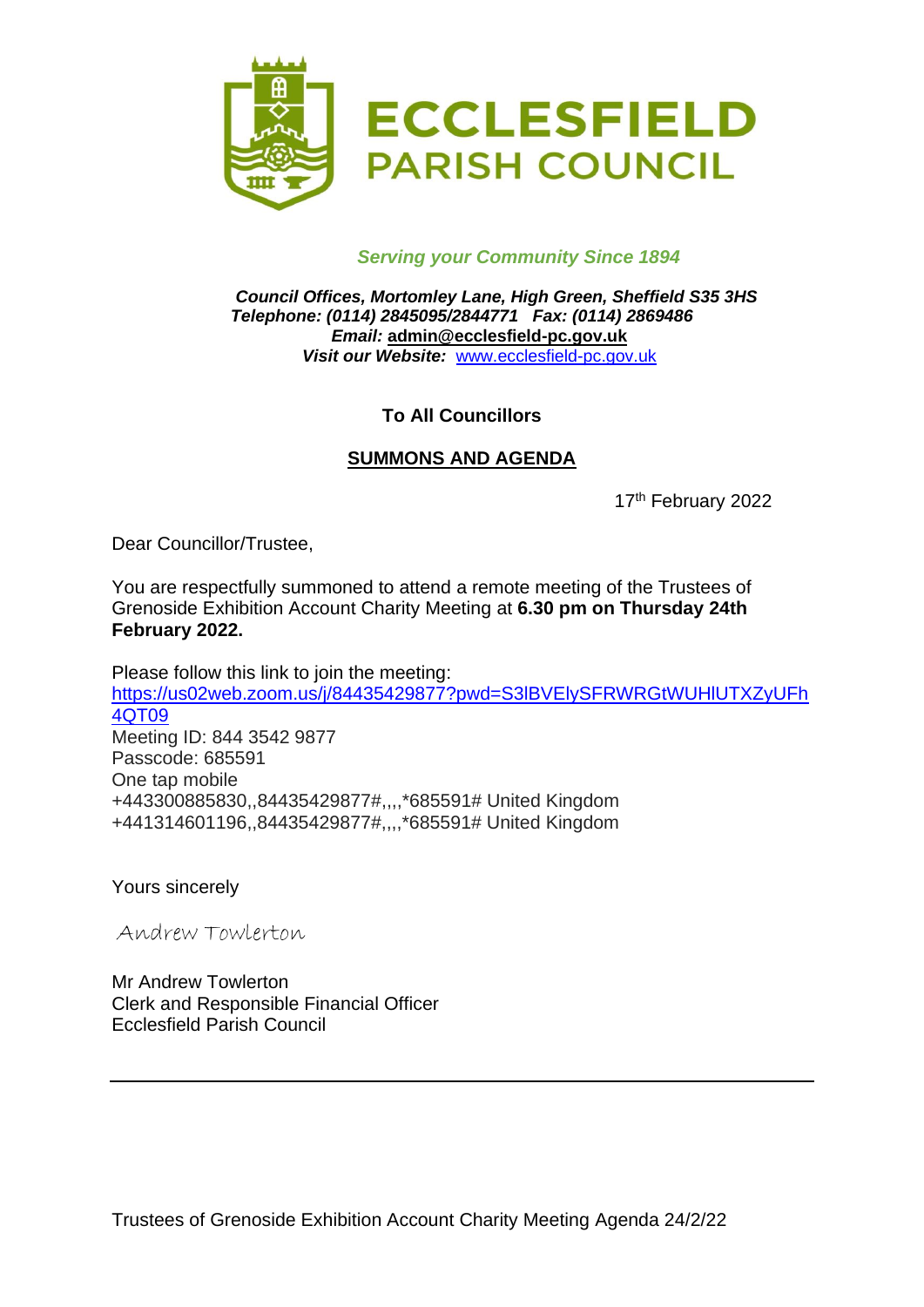# **Chairman's Announcement**

Prior to the commencement of the meeting, the Chairman will outline the procedure for this remote meeting to ensure that the meeting is effective and lawful including:

- Councillors must observe the Council's Code of Conduct during the meeting.
- Voting procedure.
- Public session and exclusion of the press and public procedures.
- Anyone wishing to record is asked to let the Chairman of the meeting know prior to the start of the meeting. The meeting is being recorded by the Council for the purposes of aiding minute taking.
- All Trustees present are required to state their name prior to the commencement of the meeting.

# **AGENDA**

### **2021/01. Apologies**

To note any apologies.

### **2021/02. Declarations of Interest**

To consider any requests for dispensation.

To note any declaration or interests not already declared under Ecclesfield Parish Council's Code of Conduct or members register of Disclosable Pecuniary Interests.

### **2021/03. Public Participation Session**

To receive questions from members of the public under the direction of the Chairman and in accordance with Ecclesfield Parish Council's Standing Orders. (Standing Order 3 states that the public participation session will be for no more than 15 minutes and a member of the public shall not speak for more than 3 minutes).

Members of the public should please note that the Trust reserves the right to respond in writing if any matter requires further research or consideration and that reports should be submitted in writing before the meeting so they can be dealt with under correspondence.

#### **2021/04. Minutes**

To consider and approve the draft minutes and associated actions of the last meeting of the Trustees of Grenoside Exhibition Account Charity Meeting held on 25 March 2021 (attached as item 4a).